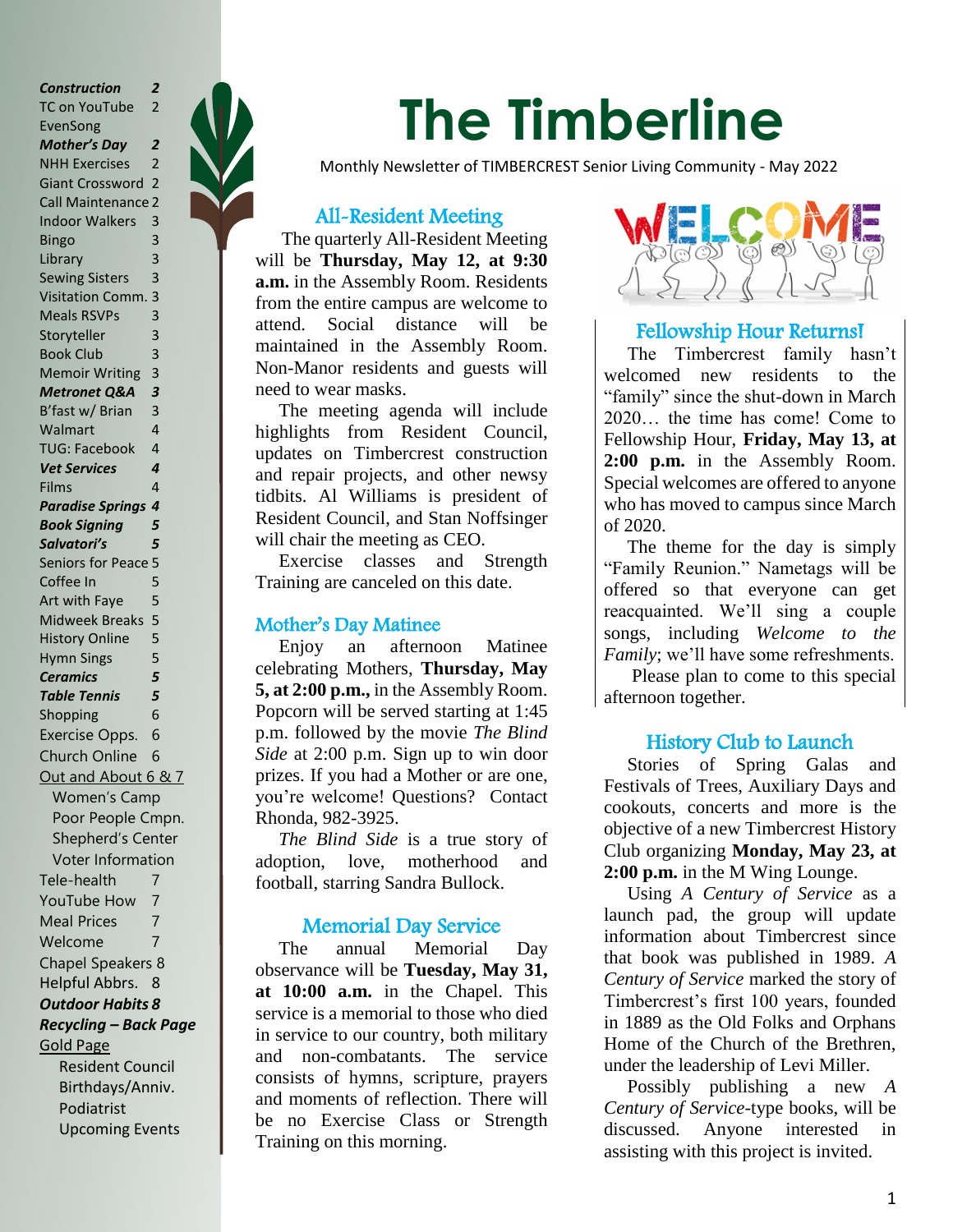# Construction Updates

 Stan Noffsinger shares the following updates about on-going work at Timbercrest:

- **E and F Wing work has begun**. Plumbers are replacing or refurbishing all valves in both halls. The main water line in the E Wing will also be replaced very soon.
- **Receiving bids has been slow** as many of the carpet and vinyl types previously in the apartments are no longer available. Options for residents who had flooring damage will be made available for their selection soon. A start date for further renovations has not yet been scheduled.
- **A-Street renovations are nearly complete.** At this time, we are waiting on a few pieces of ceiling tile, additional led hall lights and handrail fixtures, and the installation of the chill plate in the Snack Shop.
- **Furniture is slated to arrive** within the next 45 days. Once all work is completed, we will begin placing furniture and adding artwork and history to complete the project.

 This process has been slow, detailed, and frustrating for all involved. Suffice it to say that available supplies and contractors, who have adequate staff to bid on the project, have been challenging to find. Progress is being made, and soon, work will begin.

 As soon as we have a construction timeline (which is always an estimate), we will post it on the bulletin boards near the mailboxes.

Thanks to everyone for your patience.

# Do You Watch TC Programing on YouTube?

 Daily Devotions, EvenSong, Seniors for Peace and many other programs are recorded live on YouTube. You can watch them live – as they are happening – or later on, on the Timbercrest Senior Living YouTube Channel.

 For details of how to get to YouTube, see page 7 of your *Timberline*. And be sure to hit **"Like"** and **"Subscribe"** to get regular updates on new videos posted to the channel.

# EvenSong Mother's Day Stories

 Share a story about motherhood – yourself, your mother, or a Mom you know and love – for EvenSong on **Wednesday, May 11.** Liz Hoffman Bauer and Amanda Napier are collecting stories – see them to have your story shared as part of the program.



Come to EvenSong in person. It is also broadcast live on the Timbercrest Senior Living YouTube Channel. EvenSong programs can also be viewed at a later time on the YouTube channel.

# Neighborhood Homes' Exercise Classes

 Exercise classes for Neighborhood Homes residents each **Tuesday and Thursday at 10:00 a.m.** in the Neighborhood Homes Clubhouse (Crestwood basement). Everyone in Neighborhood Homes is welcome to attend. The class uses familiar exercise videos… *see photos – pages 6 and 8*.

# Giant Crossword – Fun with Words!

 Come to Giant Crossword **Thursdays at 1:30** in the Residential Activity Room. This is a small, fun group, and newcomers are always welcome! Puzzle clues are shared with everyone, and the group comes up with the solutions together. Contact Rhonda for details, 982-3925.



# Call Maintenance Directly...

… 982-1147. Save time and get the result you want by calling Maintenance directly with your work order. You may get an

answering machine, but your call will be answered.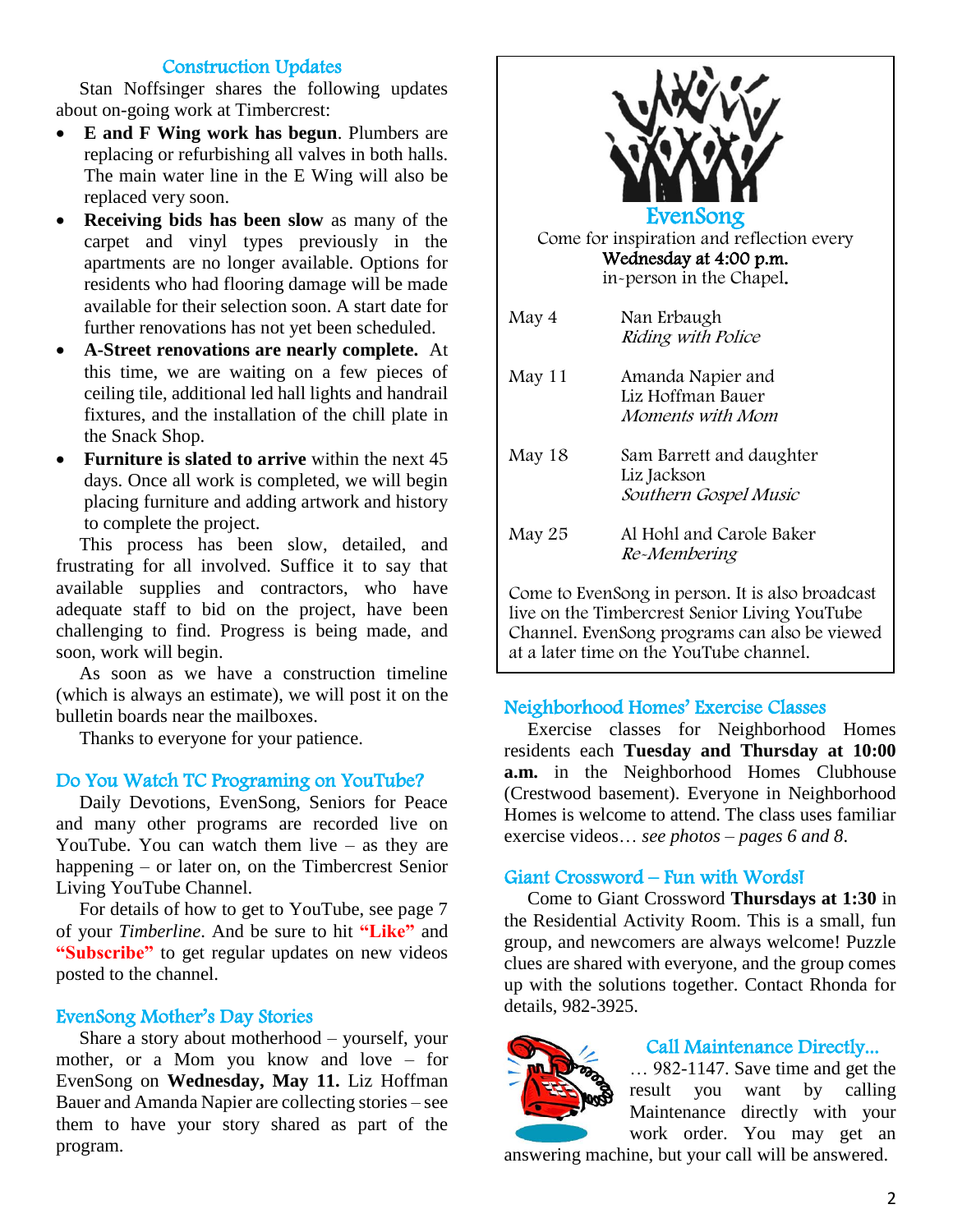#### Get Your Steps In with This Fun Group!

 The Indoor Walking Group has ramped up their steps to include Fridays, as well as Wednesdays! Join them walking around the Manor each **Wednesday and Friday at 10:00 a.m.** starting from the Rose Garden Lounge. The group normally walks one mile (four laps). Members join or peel off when they reach their desired distance.

 You're welcome to join this group, enjoying the fellowship of good friends while getting your steps in. Contact Rhonda at 982-3925 to get set up!

#### Bingo: Join the Fun

 Bingo is **Mondays and Fridays at 11:00 a.m.** inperson in the Residential Activity Room. Bingo cards are available at the game, in the RAR or in Jennifer Gearhart's office near the Hub. There is no Bingo on May 27 due to Coffee In.

#### We Love our Library

 The Timbercrest Library is open 24/7, 365 days a year! It is run by the Library Committee: Joan Fahs (501)889-4277, Mim Eberly 982-0084, Arlene Deardorff 982-1637 and JoAnn Schall 901-0139. Rhonda Nettrouer is the staff liaison for the Timbercrest library at 982-3925.

#### Sewing Sisters

 The Sewing Sisters' next meeting is **Monday, May 2, at 1:00 p.m.** in the Quilt Room on A Street. If you have questions or are interested in joining this group, contact Mary Ritchey, 982-2112.

#### Dining Services Notes: Mother's Day

 Mother's Day is right around the corner, **Sunday, May 8.** The deadline for Mother's Day guest meal reservations is **Wednesday, May 4**.

 Guest meal reservations for the Courtyard Dining Room should be made with the Receptionist at 982- 2118 For the Health Care and Crestwood Dining Rooms, call the Health Care Desk at 982-3960. Nonholiday reservations should be made 24-hours in advance.

#### Storyteller Brings History Alive

 Storyteller Sharon Dillman visits **Friday, May 6.** Sharon will speak in Health Care and Crestwood at **2:00 p.m.** in the Crestwood Great Room. For Manor and Neighborhood Homes resident, the program is at **2:45 p.m.** in the Chapel. Refreshments will be served for both groups after their respective programs.

#### Book Club: Local History Fictionalized

 The story of a small town that hosted big circuses is the book for the Timbercrest Book Club. *The Circus in Winter* by Cathy Day tells the story of fictional Lima, Indiana. Author Day grew up in Peru, and many of the accounts in her book mirror real-life events that happened when circuses made Peru their winter home and dubbed Peru "the circus capital of the world." Day's book includes adaptations of many of the stories she heard from her circus-related family and friends.

 The Book Club meets **Monday, May 9, at 2:00 p.m.** in the M Wing Lounge.

 For information about the Book Club and how to get involved, contact Marilyn Kieffaber: 578-5008 o[r](mailto:%20marilynkieffaber@hotmail.com) [marilynkieffaber@hotmail.com](mailto:%20marilynkieffaber@hotmail.com)

#### Memoir Writing Group

 New writers are welcome in the Memoir Writing Group, which meets **Tuesdays, May 10 and 24, at 1:30 p.m.** in the M Wing Lounge. Contacts are Jane Starner (423) 298-4569 or Eileen Flory 982-0088.

#### Metronet Informational Meeting/Q&A

 A Q&A with representatives from Metronet will by **Tuesday, May 10, at 2:30 p.m.** in the Chapel. Spearheaded by the TUG Steering Committee, this meeting is to provide a forum for questions around the Metronet system, especially with the TV connections. Everyone is invited (not just TUG members). The forum should answer questions like:

- What are all the buttons on the remote?
- How to change Input on a TV?
- What apps are available?

 It would be helpful questions are sent in advance. Send them in writing via Campus Mail to Mary Beth Gast, or by email to [mbgast@timbercrest.org](mailto:mbgast@timbercrest.org)

#### Breakfast with Brian

 Start the day on the right foot by joining Brian Daniels for breakfast on **Wednesday, May 11**, departing from the Hub at **8:00 a.m.** May's breakfast is at Blue Bird Café, Laketon. The Blue Bird has been a highlight of downtown Laketon under several different names – Earl's, Marty's, etc. The restaurant building has been a bank, a millinery shop, a drug store and a noodle factory. For many years in the 1960s and 70s it was Mary's Sundry Shop.

 As always, beverages (coffee, tea, milk, juice) are Brian's treat. You pay for your breakfast and gratuity. Sign up in the Notebooks at the Dining Rooms.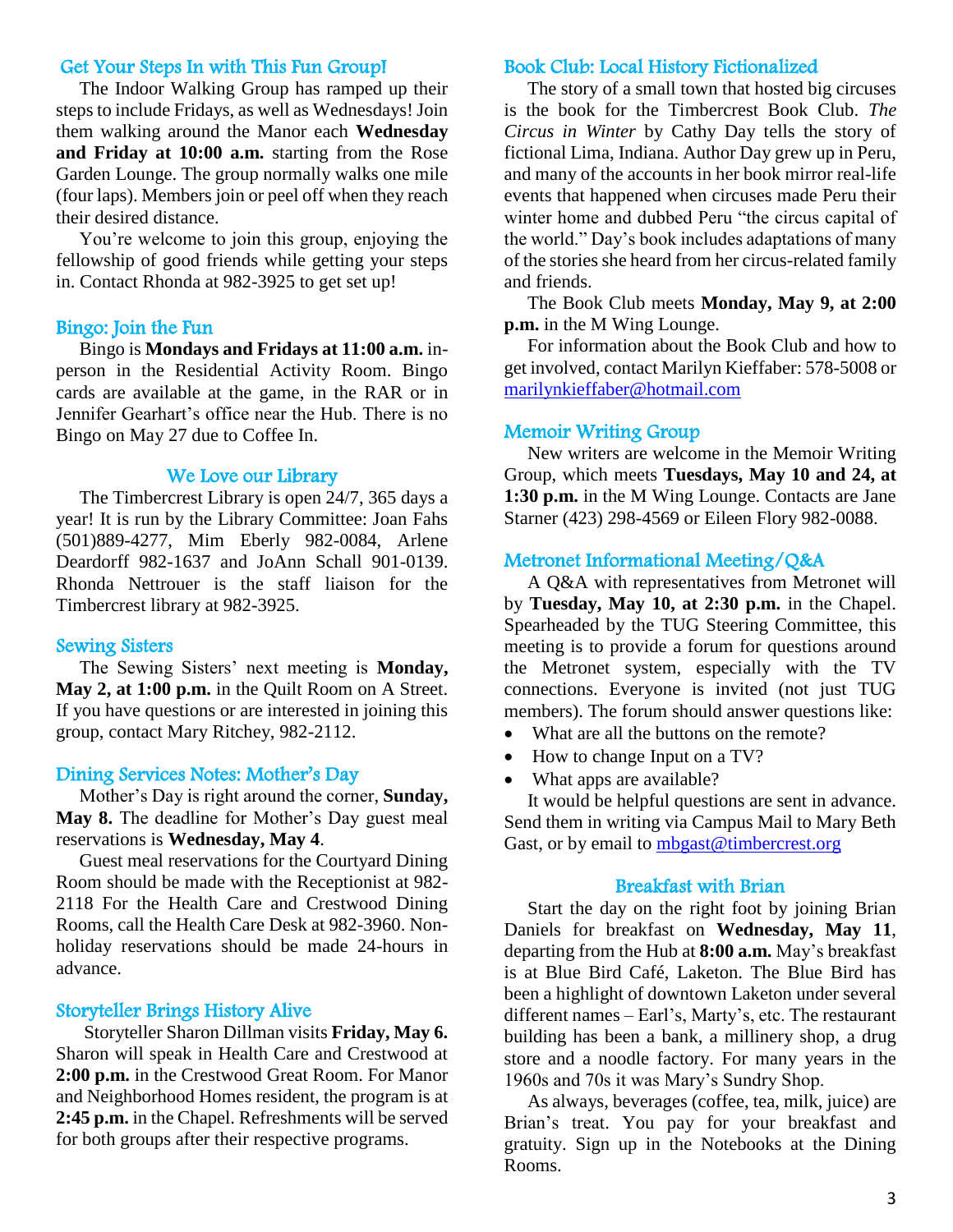## Walmart Shopping

 Who knew shopping could be so much fun! The best part about riding along to Walmart is the trip there and back… laughter, great conversation, an astute coach driver. And when you get there, 90 minutes of browsing, people watching and buying what you need.

 Ride along and do your own shopping at the Wabash Walmart on **Thursday, May 12,** departing from the Hub at **1:15 p.m.** Sign-up in the Notebooks at the Dining Rooms. Resident shoppers are welcome aboard as long as restrictions allow.

 Shopping lists for those unable to go must be in *CAMPUS MAIL ONLY* by **Noon, May 12**. Remember to include a phone number where you can be reached in case the shopper has questions.

#### TUG: Guarding Facebook Privacy

 The Timbercrest Technology Users Group (TUG) will meet on **Monday, May 16, 10:00 a.m.**, in the M Wing Lounge. All residents are invited.

 As always, there will be time to discuss technology-related issues/questions. The May TUG tip will describe how to prevent someone from impersonating your Facebook page and sending friend requests pretending to be you. The TIP will show how to change a Facebook privacy setting to prevent this from happening.

 The TUG website has been updated and contains links to helpful information from many previous TUG Tips. Check it out a[t www.tug.timbercrest.org.](http://www.tug.timbercrest.org/)

 Neighborhood Homes residents are welcome to attend the meeting. The regular process of screening at the Hub Entry should be followed. The M Wing Lounge is a short walk from the Hub Entrance. (Manor residents do not need to screen.)

## Veterans Services to Host Informational Meetings

 Veterans Services of Wabash County will host informational meetings for all veterans and spouses of deceased veterans on **Tuesday, May 17, at 1:00 p.m. or 2:00 p.m.** In order to keep the groups to a suitable size, veterans should sign up for one meeting time or the other. The same material will be covered in both meetings.

 There are several new benefits available for veterans which will be covered by county veterans services officer Belinda Ireland.

 If you are unable to attend the meeting but would like information, contact Sam Daugherty (260)563-0661, extension 1281.



## Timbercrest Film Committee Presents May Films Come to the Chapel for our May films

**Friday, May 13:** *Secondhand Lions*

7:00 p.m., Chapel

1:50 hours - w/captions

 A shy adolescent boy, Walter (Haley Joel Osment), is taken by his greedy mother (Kyra Sedgwick) to spend the summer with his two hardboiled great-uncles, Hub (Robert Duvall) and Garth (Michael Caine), who are rumored to posses a great fortune. At first, the two old men, both set in their ways, find Walter's presence a nuisance. They eventually warm-up to the boy and regale him with tall tales from their past. In return, Walter helps reawaken their youthful spirit.

## **Memorial Day, Monday, May 30:** *The Guernsey*

*Literary and Potato Peel Pie Society* 7:00 p.m., Chapel 2:00 hours - w/captions

 In 1946 a London-based writer begins exchanging letters with residents on the island of Guernsey. Guernsey was German-occupied during World War II. Feeling compelled to visit the island, she starts to get a picture of what it was like during the occupation.



**Historical Park** 

Wabash, Indiana

#### Paradise Springs is Walking Destination

 Join the Timbercrest Off-Campus Walking Club, **Tuesday, May 17**. We will depart the Hub at **1:30 p.m.** for Paradise Springs in Wabash. The Hike will be on a paved ¾ mile river walk.

Paradise Spring is an

historic park, marking the 1816 Treaty between the U.S. Government and Pottawatomi and Miami tribes. Cabins representative of the treaty-signers and sweeping views of the Wabash River can be enjoyed by walkers.

 Sign up in the Notebooks outside of the Dining Rooms. Questions? Contact Rhonda, 982-3925.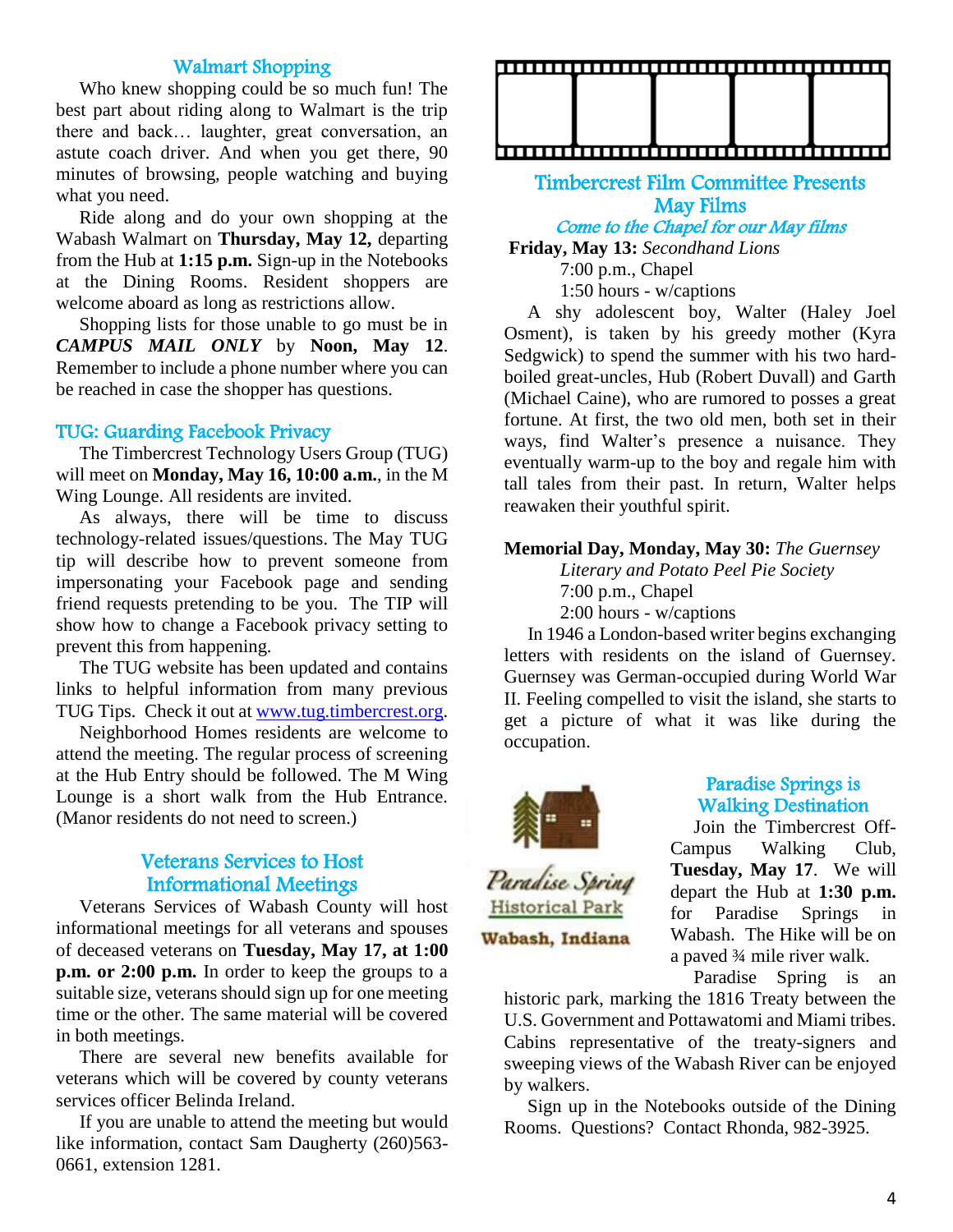## Book Signing: Maria's Kit of Comfort

 *Maria's Kit of Comfort* is a book for children experiencing disaster written by David Doudt and Kathy Fry-Miller. David is a former Timbercrest chaplain and now resides on Hawthorn Trail. Kathy's mother, Dorotha Fry-Mason, was a longtime resident.

 A book-signing in the newly-remodeled Neighborhood Market will be **Wednesday, May 18, from 2:00-4:00 p.m.**

## Lunch Out: Salvatori's

 Voted Fort Wayne's best Italian restaurant, Salvatori's Authentic Italian Eatery is the destination for Lunch Out **Friday, May 20,** departing from the Hub at **10:30 a.m.** The menu features many Italian specialties including pasta dishes, pizza, sandwiches, and salads. The portions are large and often sharable. View a complete menu at [www.salvatorisitalian.com](http://www.salvatorisitalian.com/)

 Meal cost and gratuity are your responsibility. Sign up in the Notebooks outside of the Dining Rooms by **Monday, May 16,** for a reservation count. Questions? Contact Rhonda, 982-3925.

#### Seniors for Peace:

 Heidi Gross and Cliff Kindy will be with Timbercrest Seniors for Peace on **Thursday, May 26, at 10:00 a.m.** in the Chapel. The program discusses Andreas Malm's critique of nonviolence in his book, *How to Blow Up a Pipeline*. Heidi and Cliff will reflect on nonviolence with respect to the climate catastrophe. Seniors for Peace will join that reflection as a jury of sorts. What scenarios of action would you judge as nonviolent? What nonviolent action will YOU take for the global environment?

 The program will be on Timbercrest Seniors for Peace YouTube Channel live and recorded for later viewing. See page 7 of your *Timberline* for instructions on how to access this channel.

#### Coffee-In: Sweet Coffee Cakes

 Brian's Quesadilla Salvadoreña Coffee Cake and "Ice Cream Bread" will be served for Coffee In on **Friday, May 27, 9:30 a.m.** in the Residential Activity Room.

 Come and enjoy the sweet treats and fellowship with your Timbercrest family. Sign up in the Notebooks outside of the Dining Rooms. Questions? Contact Rhonda, 982-3925. All Exercise Classes and Bingo are canceled that day.

#### Art Class with Faye McManama

 Art Class on **Tuesday, May 31, at 2:00 p.m.** will be painting flowers on canvas with acrylic paint. The class is in the Residential Activity Room. Local artist (and Timbercrest driver) Faye McManama is the teacher in May.

 All art supplies are provided. Sign up in the Notebooks outside the Dining Rooms. Questions? Contact Rhonda, 982-3925.

## Race to the RAR for A Midweek Break

 Chit-chat with neighbors and friends in the Residential Activity Room Wednesdays from 2:00- 3:00 p.m. *Sign up in the Notebooks at the Dining Rooms for a treat!*

| May 4    | Home-baked goods     |
|----------|----------------------|
| May $11$ | <b>Finger Snacks</b> |
| May 18   | Oreo Sundaes         |
| May 25   | Popcorn Parlor       |

## Center for History Online

 North Manchester Center for History programs are available online. Visit the website: [northmanchestercenterforhistory.org](https://northmanchestercenterforhistory.org/) Click the Events tab for a full list of programs.

## Hymn Sings

 Every Thursday there is a Hymn Sing at 10:15 a.m. in the Crestwood Great Room. Piano music is provided and everyone sings along.

#### Ceramics in the Craft Room

 Painting ceramics green-ware is fun and relaxing. Come to ceramics painting on **Mondays at 1:30 p.m**. in the Craft Room in the west basement. (When you debark from the elevator, turn right and the Craft Room is right there.) Supplies are readily available. Contact Rhonda Nettrouer 982-3925.

#### Table Tennis: Ping Along!

 Table tennis in the Recreation Room is each **Tuesday and Thursday at 2:00 p.m.** Players of all skill levels are welcome and new players are encouraged. Paddles, ping-pong balls and seating is available. Contact Jim Flory 982- 0088.

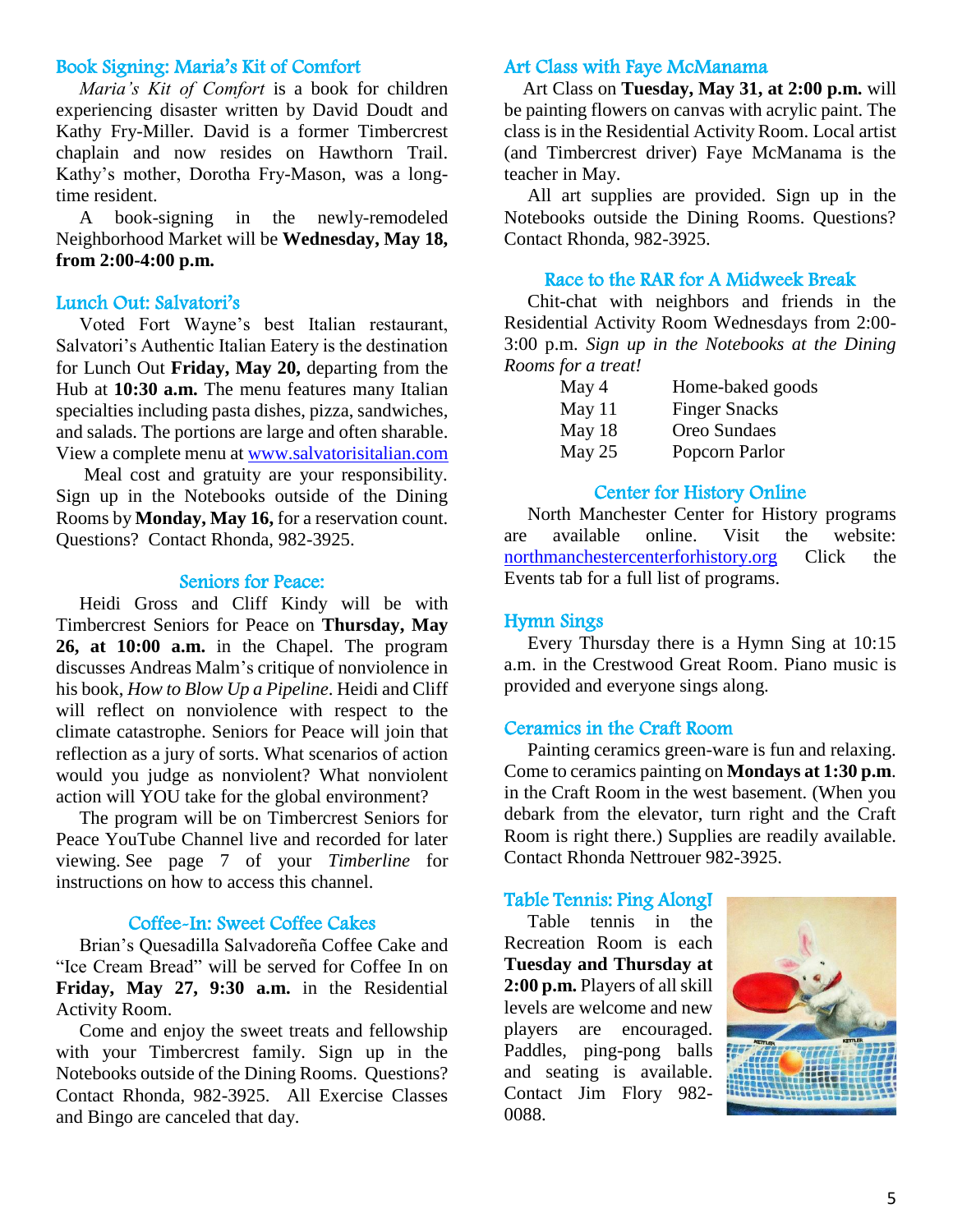# Shopping Guidelines

 Manor residents are encouraged to ride along with the shopper every Tuesday. Shopping for your own items not only guarantees that you get what you want, it is a refreshing break in your week, a chance to see others in town and a good way to get to know others in the Timbercrest family. If you'd like to ride along, simply let Jennifer Gearhart know.

 If you can't ride along, here is guidance for shopping trips:

- 1) *Tuesday is the only day for shopping*.
- 2) Shopping lists are due at Jennifer Gearhart's office by **8:00 a.m. each Tuesday**.

 **Shopping pick-up time is at 3:00 p.m.** each Tuesday at Jennifer's office at the Hub. *Your shopping will not be available for pick-up before 3:00 p.m*. If you ride along with the shopper, you do not need to wait until 3:00 for pick-up.

## Exercise Opportunities

- Chair Aerobics **Monday through Friday at 9:30 a.m.** in the Recreation Room
- Strength Training in the Recreation Room on **Tuesdays and Thursdays at 10:00 a.m.**
- Chair Tai Chi is **Mondays at 10:00 a.m.** in the Recreation Room.
- Neighborhood Homes, **Tuesdays and Thursdays, 10:00 a.m.** in the NHH Clubhouse (Crestwood basement).
- Manor Walking Club, **Wednesdays and Fridays at 10:00 a.m**.; meet in Rose Garden Lounge.
- Ouestions? Contact Rhonda Nettrouer 982-3925.

## Churches Offer Online Services

Local church worship services online include:

- 1) Manchester Church of the Brethren: manchestercob.net; click the YouTube button at the bottom of the page.
- 2) Manchester United Methodist Church: northmanchesterumc.com
- 3) Manchester First Brethren Church: nmfbc.org; click the "Worship with us ONLINE" graphic.
- 4) Eel River Community Church of the Brethren: YouTube.com
- **5)** Liberty Mills Church of the Brethren: libertymillscob.org





# Out and About in the Community Women's Camp Scheduled

 The 54th Annual South/Central Indiana District Women's Camp will be **June 2-4** at Camp Alexander Mack near Milford. The camp theme is "Overflowing," with guest speaker Kristi Mitchell, a Church of the Brethren pastor.

 Full-time campers (two nights and meals) are \$125 each. Other rates, including day camper rates, are available through Brian Daniels. Complete information, including the camp application, are available by contacting Brian 982-3940.

## Historical Society Meetings Resume

 Great post-pandemic news! Monthly meetings of the North Manchester Historical Society will resume **Monday, May 9, at 7:00 p.m.** at the Center for History. Historical Society representative (and Timbercrest resident) Tom Brown shared that meetings will be at the Center; coach transportation from Timbercrest may be offered if there is interest.

 Meetings at the Center will also allow Timbercrest attendees to peruse displays and artifacts at the Center.

## Poor People's Campaign

 The Poor People's Campaign was started by Dr. Martin Luther King about a year before he was assassinated (April 4, 1968). The campaign was revived and is now headed by Rev. Dr. William Barber and Rev. Dr. Liz Theoharis. The 2022 march and rally will be **June 18** in Washington, D.C. The movement's goals address the injustices of systemic racism, poverty, ecological devastation, the denial of heath care, militarism and the war economy and the false moral narrative of religious nationalism.

Bus transportation to Washington from Fort

Wayne is available. Visit [poorpeoplescampaign.org](http://www.poorpeoplescampaign.org/) The Fort Wayne bus departs from Gateway Shopping Center, 1455 Goshen Road. Cost is \$120 per person. Dean Beery would be glad to answer any questions you have,  $(260)224 - 0221$ . *<< NHH Exercise Class*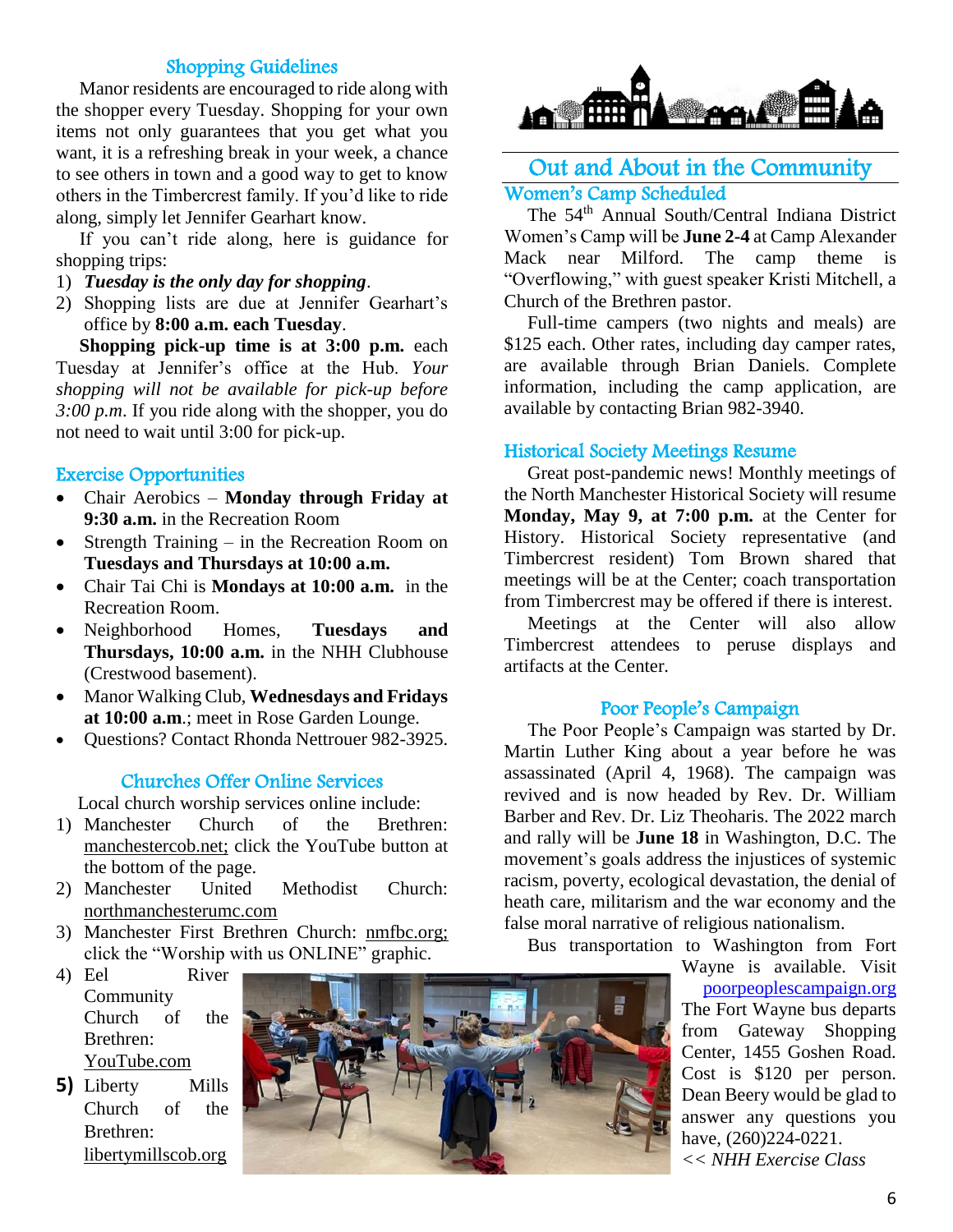# Shepherd's Center Programs for May

 The North Manchester Shepherd's Center meets the first and third Wednesday each month with programs to inform and inspire. Meetings are at the North Manchester Public Library Blocher Room. Timbercrest doesn't provide transportation to Shepherd's Center. This month features:

- **May 4** *Current Events* Trent Towne, D.Pharm., professor of pharmacy *Adventures in Learning* – Sharon Pence, RN; Women's Heart Attack and Stroke
- **May 18** *Current Events* Jan Rankin, director of Wabash Co. Solid Waste Management

*Adventures in Learning* – Ed Miller; *Bhutan: Land of the Thunder Dragon*

 The Shepherd's Center will take its annual summer recess after the May 18 meeting.

#### Voter Information Available

 Indiana's Primary Election is **Tuesday, May 3**. The vote center for North Manchester is at the Town Life Center, 603 Bond St., and voting in-person is from 6:00 a.m. to 6:00 p.m.

 Early voting is possible at the Town Life Center on **Saturday, April 30, from 8:00 a.m. to 2:00 p.m.**

 Early voting can also be done at the Wabash County Clerk's Office, located in the County Judicial Center, 69 W. Hill St., Wabash, until Noon on Monday, May 2.

 Timbercrest doesn't provide transportation to the polls on Election Day or for early voting sites. It is recommended that you contact a family member or friend if you need transportation, or sign up for an absentee ballot.

 Voter registration or changes in registration were due by April 4.

 The major elections this year are for Senate and the House of Representatives. Republican Todd Young faces Danny Niederberger of Westfield in the GOP primary; Democrats Haneefah Khalliq of Lake County, Valerie McCray of Speedway, and Thomas McDermott, Jr. of Hammond are running for a place on the ballot.

 Republican Representative Jackie Walorski is unopposed; the Democrat candidates are Stephen Kurant of South Bend and Paul Steury of Goshen. There are no local/county elections.

 A valid Indiana driver's license or state-issued ID card is required to vote in person in Indiana.

## Important Reminder about Appointments, Transportation and Tele-Health Visits

 Medical appointments for Manor residents in need of transportation should be scheduled by Jennifer, the Transportation Coordinator, 578-2119.

 TeleHealth and MyChart visits with doctors' offices must be scheduled through the Nursing Department, 982-3952.

## Individual Meal Prices

Meal prices for the Courtyard Dining Room are:

- $\checkmark$  Breakfast: \$9.00
- $\checkmark$  Dinner: \$11.00
- $\checkmark$  Supper: \$10.00

 These prices are for those not on the Full-Service Plan or who don't otherwise have a meal contract.

# Watch TC Programing on YouTube

 Watch some Timbercrest programs on YouTube, both live and recorded. To access them:

1. Open your internet browser (e.g. Edge, Chrome, Firefox, Safari, etc.) as usual.

2. In the address bar type YouTube.com; press Enter.

- For Seniors for Peace, type "Seniors for Peace" in the YouTube search box and hit Enter.
- For devotions/other programs, type "Timbercrest" Senior Living Community," and hit Enter.

3. For both of these, several videos will appear, in no particular order. To watch a video, just click on it. 5. Be sure to click **"Like"** and **"Subscribe"** to get updates in your email and on Facebook.

# Welcome to the Family

**Ira and Nancy (Ball) Lewis** moved to M2 on March 26, 2022.

 Nancy worked as a lab technician at Lutheran Hospital in Fort Wayne until her marriage. Ira served six years in the Navy. He dived underwater to repair ships damaged by ice in the arctic and also repaired ships in Hawaii.

 The couple farmed near Silver Lake for the last 45 years. They have six children and six grandchildren, and most live near Manchester. Their daughter, Kelli McKee, is a member of the Timbercrest Board of Directors and well-known to many.

 Ira and Nancy belong to the Manchester Bible Church and did a mission trip to Russia at one time. *More complete life stories of Timbercrest residents can be found in binders on the desk across from the Timbercrest library.*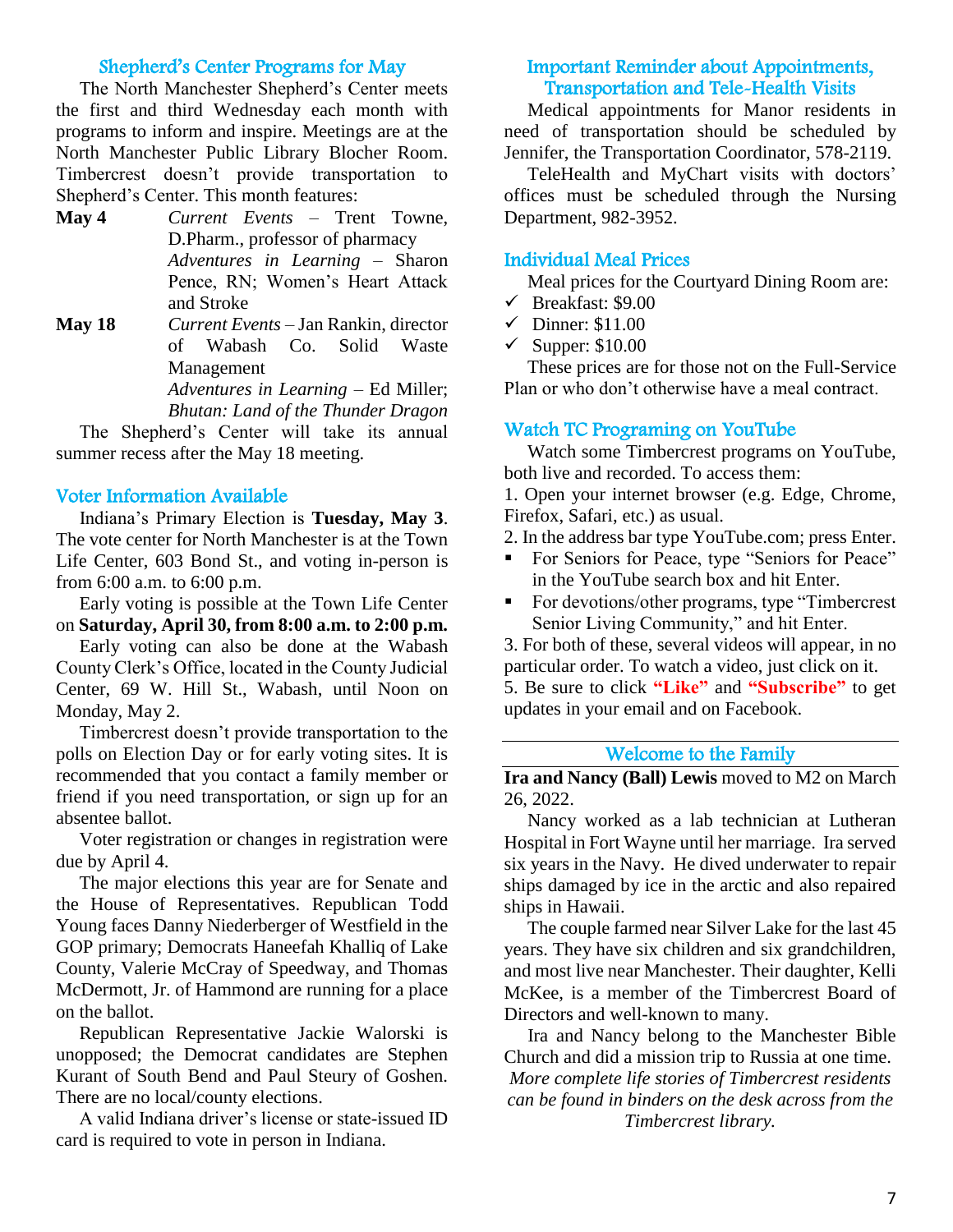# May Chapel Speakers

 Come to Chapel to hear thoughts from Scripture, prayer and other inspiration. Devotions are **Monday, Tuesday, Thursday and Friday** at **9:00 a.m.**  EvenSong is **Wednesday** at **4:00 p.m.** weekly. **Sunday** worship services are weekly at **9:00 a.m.**

Speakers for the coming month include:

- May 1 Sunday Service: Tim Ritchey Martin, Manchester COB
- May 2 Emily Cash, Valley Springs Fellowship
- May 3 Paul Thomas, Lincolnshire COB (on organ)
- May  $4 -$  EvenSong
- May 5 Kelly Beutler, Liberty Mills COB
- May 6 Sebrena Cline, Congregational Christian
- May 8 Sunday Service: Laura Stone, chaplain
- May 9 Josh Cash, Valley Springs Fellowship
- May 10 Dwight Beery, Manchester COB
- May  $11 -$  EvenSong
- May 12 Kim Ebersole, Manchester COB
- May 13 Roger Eberly, Eel River Comm. COB
- May 15 Sunday Service: Al Hohl, Manchester COB
- May 16 David Sullivan, Silver Creek Church of God
- May 17 Torin Eikler, executive minister, Northern Indiana District COB
- May 18 EvenSong
- May 19 Nan Erbaugh, COB
- May 20 Tim Waits, Rock Run COB
- May 22 Sunday Service: Beth Sollenberger, retired COB district executive
- May 23 Anna Lisa Gross, interim co-district exec., South/Central Indiana COB
- May 24 Jim Smith, Manchester UMC
- May 25 EvenSong
- May 26 Erin Huiras, Liberty Mills COB
- May 27 Wally Morris, Charity Baptist
- May 29 Sunday Service: Marie Willoughby, COB
- May 30 Memorial Day: Frances Townsend,

Onekema, Mich., COB

# May 31 – Steve Zerbe, Loree Brethren Church *Thanks to the Chapel Planning Committee for scheduling these dedicated speakers!*



# Helpful Abbreviations

 These are abbreviations used at Timbercrest: RAR – Residential Activity Room (on A Street) RG – Rose Garden CY – Courtyard Rec Room – west basement (by pool tables) NHH or NBH – Neighborhood Homes NM – Neighborhood Market HC – Health Care CW – Crestwood C/B or COB – Church of the Brethren UMC – United Methodist Church AR – Assembly Room

# Summer's Here: Try A Little Strength Training

 Outdoor living in summer is a great time to develop a habit of strength training. Here are a few helpful hints:

- Walking is a remarkable "strength" builder. Even slow walking can help prevent injury, slow down age-related muscle loss and improve overall fitness. Carrying a couple of one-pound handweights adds to walking's strengthening benefit.
- Strength Training classes are every **Tuesday and Thursday at 10:00 a.m.** in the Recreation Room. This group uses hand weights and stretchy bands to help work main muscle groups.
- Taking outdoor walks even short walks through the Courtyard or the south woods – help develop strength by reducing stress, lowering blood pressure and helping respiration.
- Outdoor walks also help beef-up brain power.
- The Fitness Center is open 24-hours a day. Need help setting up a program? Contact Rhonda Nettrouer or Brian Daniels. In addition, your physical therapist may recommend exercises in the Fitness Center to help build strength. The Fitness Center is located in the west basement.
- Try adapted exercises, suitable for older adults. Do pushups off a wall instead of the floor, stand from your chair emphasizing your leg muscles, etc. Many suggestions are available online.
- Strength training can help prevent falling, improve overall balance and give you a better night's sleep.

*<< Neighborhood Homes residents work out in the "Clubhouse" in the Crestwood Basement each Tuesday and Thursday at 10:00. Contact June Stealy 982-0055 for details.*